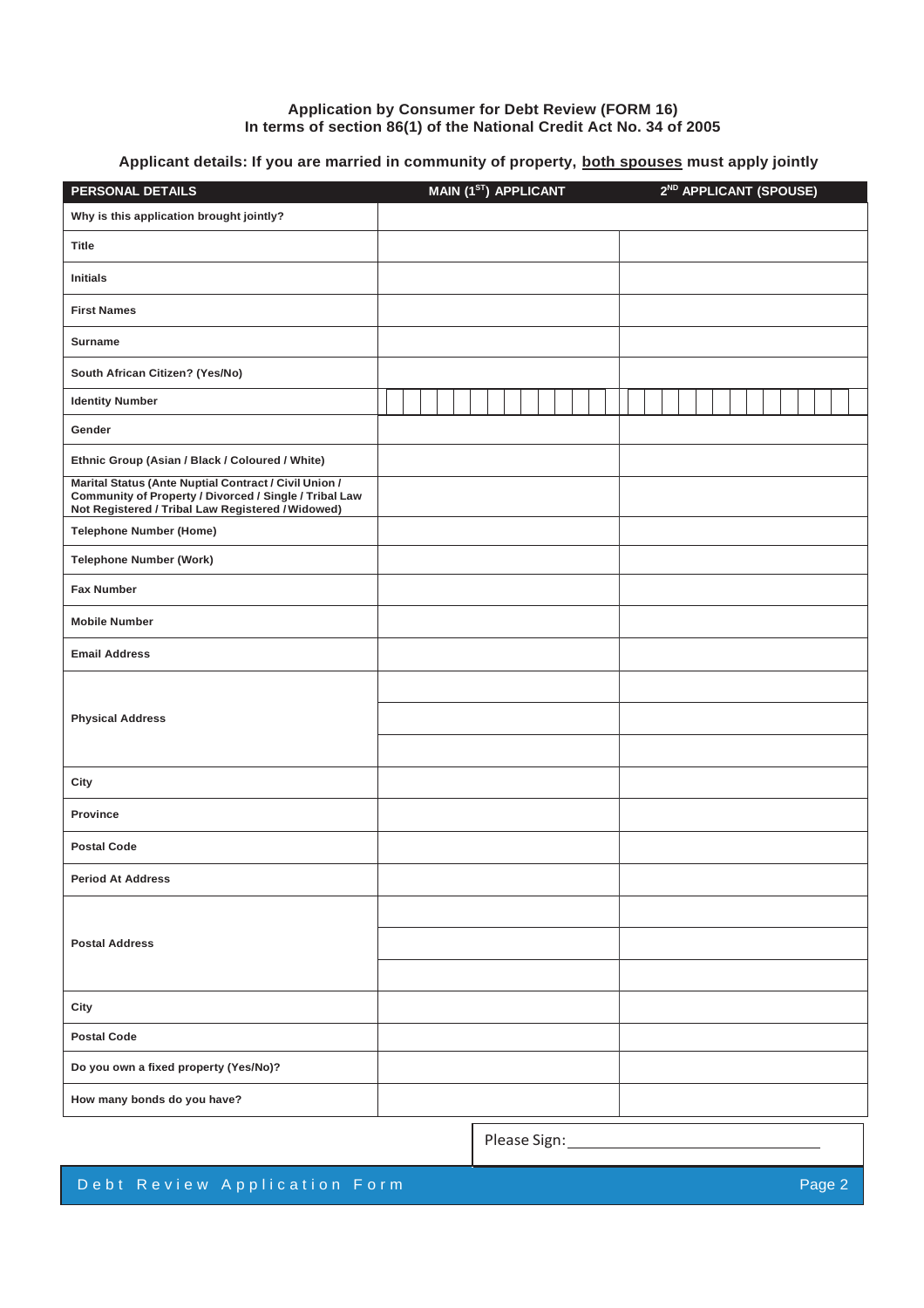| <b>EMPLOYMENT DETAILS</b>                                                     | MAIN (1 <sup>ST</sup> ) APPLICANT | 2 <sup>ND</sup> APPLICANT (SPOUSE) |
|-------------------------------------------------------------------------------|-----------------------------------|------------------------------------|
| Name Of Employer                                                              |                                   |                                    |
| Is employment permanent / contract / periodic / self-<br>employed?            |                                   |                                    |
| <b>Start Date</b>                                                             |                                   |                                    |
| <b>Personnel Number</b>                                                       |                                   |                                    |
| Pay Day                                                                       |                                   |                                    |
| <b>Occupation / Job Description</b>                                           |                                   |                                    |
|                                                                               |                                   |                                    |
| <b>Employer Address</b>                                                       |                                   |                                    |
|                                                                               |                                   |                                    |
| Province                                                                      |                                   |                                    |
| City                                                                          |                                   |                                    |
| <b>Postal Code</b>                                                            |                                   |                                    |
| <b>Employer Telephone Number</b>                                              |                                   |                                    |
| <b>DEPENDANT DETAILS</b>                                                      |                                   |                                    |
| <b>Number of Dependants</b>                                                   |                                   |                                    |
| <b>Ages of Dependants</b>                                                     |                                   |                                    |
| <b>Gender of Dependants</b>                                                   |                                   |                                    |
| If your dependents are not minors, to what extent are<br>you supporting them? |                                   |                                    |

Please Sign:

De bt Review Application Form and the second service of the service of the Page 3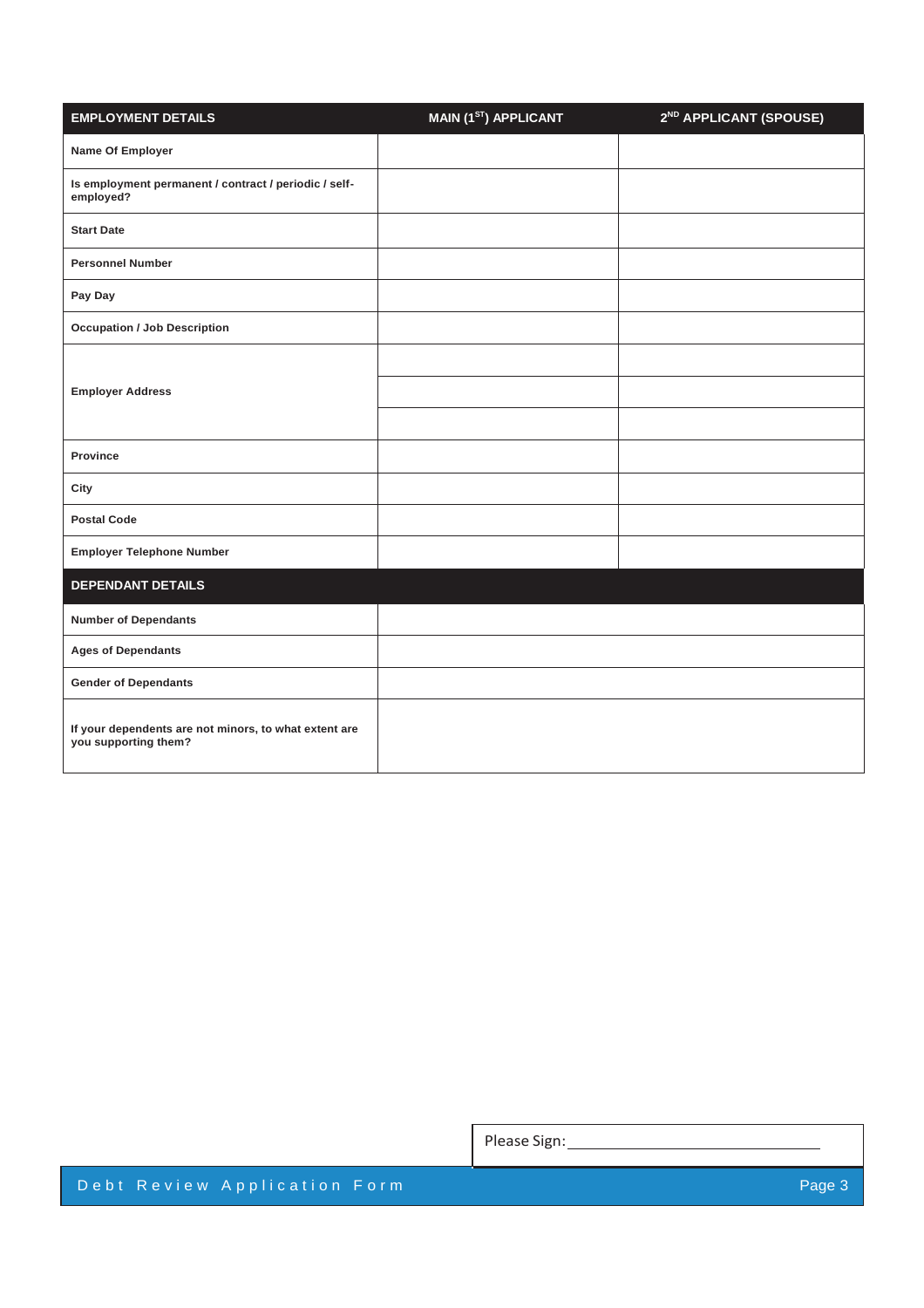| <b>INCOME</b>                                         | MAIN (1 <sup>ST</sup> ) APPLICANT | 2ND APPLICANT (SPOUSE) |
|-------------------------------------------------------|-----------------------------------|------------------------|
| <b>Gross Salary (Before Deductions)</b>               | ${\sf R}$                         | R                      |
| <b>Bonus</b>                                          | ${\sf R}$                         | $\mathsf{R}$           |
| Commissions (if irregular, average for last 6 months) | ${\sf R}$                         | ${\sf R}$              |
| <b>Dividends</b>                                      | ${\sf R}$                         | $\mathsf{R}$           |
| Grants                                                | R                                 | $\mathsf{R}$           |
| <b>Interest Income</b>                                | R                                 | R                      |
| <b>Investment Income</b>                              | ${\sf R}$                         | R                      |
| <b>Leave Paid Out</b>                                 | R                                 | $\mathsf{R}$           |
| Overtime (if irregular, average for last 6 months)    | R                                 | R                      |
| <b>Pension Income</b>                                 | R                                 | R                      |
| <b>Property Rental Income</b>                         | ${\sf R}$                         | R                      |
| Other Income (specify)                                | R                                 | R                      |
| <b>TOTAL INCOME</b>                                   | R                                 | $\mathsf{R}$           |
| <b>PAY SLIP DEDUCTIONS</b>                            | MAIN (1ST) APPLICANT              | 2ND APPLICANT (SPOUSE) |
| <b>Funeral Policies</b>                               | ${\sf R}$                         | R                      |
|                                                       |                                   |                        |
| <b>Garnishees / Admin Orders</b>                      | R                                 | $\mathsf{R}$           |
| <b>Group Life</b>                                     | R                                 | R                      |
| Insurance                                             | ${\sf R}$                         | $\mathsf{R}$           |
| Loans                                                 | ${\sf R}$                         | ${\sf R}$              |
| <b>Medical Aid</b>                                    | R                                 | $\mathsf{R}$           |
| Loans                                                 | R                                 | R                      |
| <b>Pension Fund</b>                                   | R                                 | $\mathsf{R}$           |
| <b>Union Subscription</b>                             | ${\sf R}$                         | $\mathsf{R}$           |
| <b>RAs / Endowment</b>                                | ${\sf R}$                         | $\mathsf{R}$           |
| Tax                                                   | ${\sf R}$                         | $\mathsf{R}$           |
| UIF                                                   | ${\sf R}$                         | ${\sf R}$              |
| <b>Other Deduction (specify)</b>                      | $\mathsf{R}$                      | $\mathsf{R}$           |
| <b>Other Deduction (specify)</b>                      | ${\sf R}$                         | $\mathsf{R}$           |

Please Sign:

# De bt Review Application Form entertainment of the state of the Page 4

 $\overline{\phantom{0}}$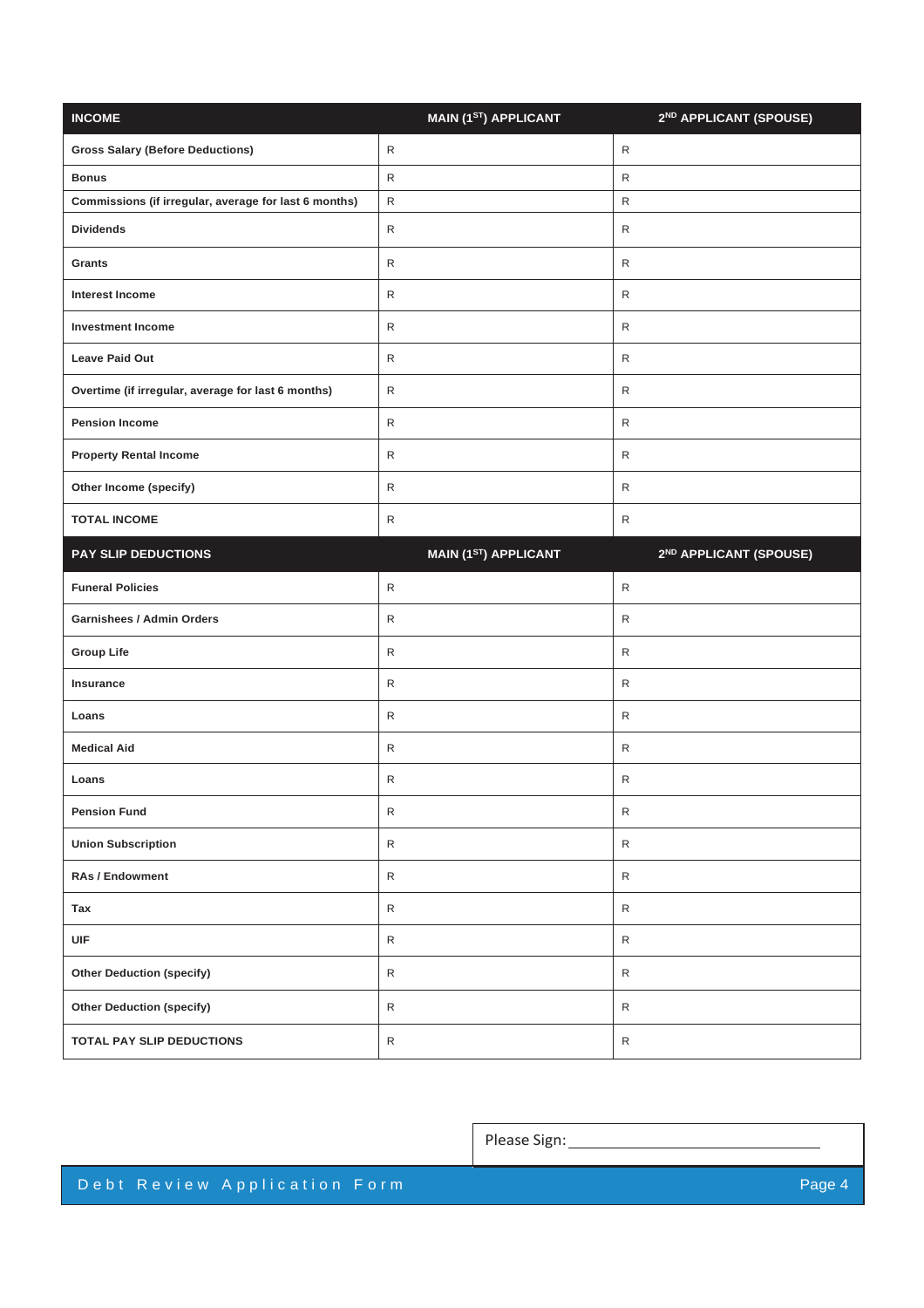| <b>LIVING EXPENSES</b><br>MAIN (1ST) APPLICANT                                                                                 |              |              |  |  |
|--------------------------------------------------------------------------------------------------------------------------------|--------------|--------------|--|--|
| <b>Assurance Expenses</b>                                                                                                      | $\mathsf{R}$ | R            |  |  |
| <b>Credit Insurance</b>                                                                                                        | $\mathsf{R}$ | R            |  |  |
| <b>Credit Life Insurance</b>                                                                                                   | R            | R            |  |  |
| <b>Domestic / Cleaning Service</b>                                                                                             | $\mathsf{R}$ | R            |  |  |
| <b>Educational Fees</b>                                                                                                        | $\mathsf{R}$ | R            |  |  |
| <b>Entertainment</b>                                                                                                           | $\mathsf R$  | R            |  |  |
| <b>Family Expenses</b>                                                                                                         | R            | R            |  |  |
| <b>Groceries</b>                                                                                                               | R            | R            |  |  |
| Home Ownership Costs / Rent                                                                                                    | ${\sf R}$    | R            |  |  |
| <b>Medical Expense</b>                                                                                                         | $\mathsf R$  | R            |  |  |
| <b>Pension Expense</b>                                                                                                         | $\mathsf{R}$ | R            |  |  |
| Petrol / Travel                                                                                                                | $\mathsf{R}$ | R            |  |  |
| <b>Security</b>                                                                                                                | R            | R            |  |  |
| <b>Telephone</b>                                                                                                               | $\mathsf{R}$ | R            |  |  |
| <b>Water &amp; Electricity</b>                                                                                                 | R            | R            |  |  |
| <b>Bank Charges</b>                                                                                                            | $\mathsf{R}$ | R            |  |  |
| Clothing                                                                                                                       | $\mathsf{R}$ | R            |  |  |
| <b>Funeral Cover</b>                                                                                                           | $\mathsf R$  | R            |  |  |
| Contingency                                                                                                                    | $\mathsf{R}$ | R            |  |  |
| <b>Household Insurance</b>                                                                                                     | $\mathsf R$  | R            |  |  |
| <b>Household Maintenance</b>                                                                                                   | $\mathsf R$  | R            |  |  |
| <b>Mobile Phone</b>                                                                                                            | $\mathsf{R}$ | R            |  |  |
| <b>Municipal Rates and Taxes</b>                                                                                               | $\mathsf{R}$ | R            |  |  |
| <b>Retirement Annuity Fund Contributions</b>                                                                                   | $\mathsf R$  | R            |  |  |
| <b>Tithes</b>                                                                                                                  | R            | R            |  |  |
| Vehicle Insurance                                                                                                              | ${\sf R}$    | R            |  |  |
| <b>Vehicle Maintenance</b>                                                                                                     | $\mathsf{R}$ | $\mathsf{R}$ |  |  |
| Other (please specify)                                                                                                         | $\mathsf{R}$ | $\mathsf{R}$ |  |  |
| Other (please specify)                                                                                                         | $\mathsf{R}$ | ${\sf R}$    |  |  |
| Other (please specify)                                                                                                         | $\mathsf{R}$ | $\mathsf{R}$ |  |  |
| Other (please specify)                                                                                                         | $\mathsf{R}$ | ${\sf R}$    |  |  |
| Other (please specify)                                                                                                         | $\mathsf{R}$ | $\mathsf{R}$ |  |  |
| Other (please specify)                                                                                                         | $\mathsf{R}$ | $\mathsf{R}$ |  |  |
| <b>TOTAL LIVING EXPENSES</b>                                                                                                   | $\mathsf{R}$ | ${\sf R}$    |  |  |
| <b>BALANCE AVAILABLE TO SERVICE DEBT</b><br>(TOTAL INCOME LESS TOTAL PAY SLIP DEDUCTIONS<br><b>LESS TOTAL LIVING EXPENSES)</b> | R            | R            |  |  |

Please Sign:

# De bt Review Application Form entertainment of the state of the Page 5

 $\overline{\phantom{0}}$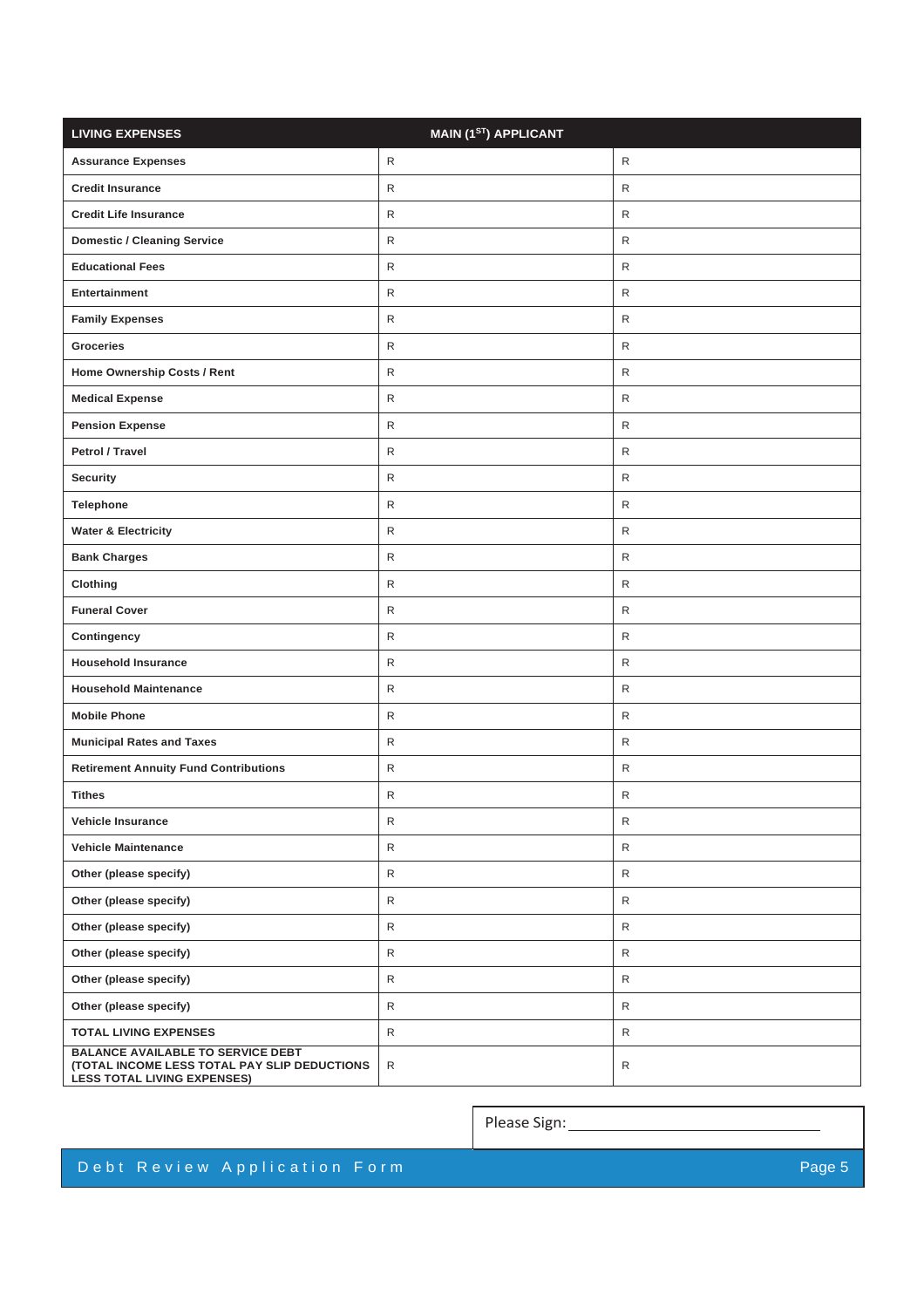### **DEBT OBLIGATIONS**

**Please include ALL debts of both applicants: Home Loans, Vehicle Finance, Credit Cards, Bank Overdrafts, Personal Loans, Micro Loans, Furniture Accounts, Clothing Accounts, Money owed to Attorneys or Debt Collectors, etc.**

**It is important to list ALL your debts IN FULL AND CORRECTLY. Failure to do so may result in delays in processing your application and/or problems during the legal process.**

| <b>CREDITOR NAME</b> | ACCOUNT<br>TYPE | <b>ACCOUNT</b><br><b>NUMBER</b> | <b>INSTALLMENT</b><br><b>AMOUNT</b> | <b>INTEREST</b><br>RATE(%) | <b>OUTSTANDING</b><br><b>AMOUNT</b> |
|----------------------|-----------------|---------------------------------|-------------------------------------|----------------------------|-------------------------------------|
|                      |                 |                                 | $\mathsf{R}$                        | $\%$                       | $\mathsf{R}$                        |
|                      |                 |                                 | $\mathsf{R}$                        | $\%$                       | $\mathsf{R}$                        |
|                      |                 |                                 | ${\sf R}$                           | $\%$                       | ${\sf R}$                           |
|                      |                 |                                 | $\mathsf{R}$                        | $\%$                       | $\mathsf{R}$                        |
|                      |                 |                                 | ${\sf R}$                           | $\%$                       | ${\sf R}$                           |
|                      |                 |                                 | $\mathsf{R}$                        | $\%$                       | $\mathsf{R}$                        |
|                      |                 |                                 | $\mathsf{R}$                        | $\%$                       | $\mathsf{R}$                        |
|                      |                 |                                 | ${\sf R}$                           | $\%$                       | ${\sf R}$                           |
|                      |                 |                                 | $\mathsf{R}$                        | $\%$                       | R                                   |
|                      |                 |                                 | $\mathsf{R}$                        | $\%$                       | $\mathsf{R}$                        |
|                      |                 |                                 | ${\sf R}$                           | $\%$                       | ${\sf R}$                           |
|                      |                 |                                 | $\mathsf{R}$                        | $\%$                       | $\mathsf{R}$                        |
|                      |                 |                                 | $\mathsf{R}$                        | $\%$                       | $\mathsf{R}$                        |
|                      |                 |                                 | ${\sf R}$                           | $\%$                       | ${\sf R}$                           |
|                      |                 |                                 | $\mathsf{R}$                        | $\%$                       | $\mathsf{R}$                        |
|                      |                 |                                 | ${\sf R}$                           | $\%$                       | $\mathsf{R}$                        |
|                      |                 |                                 | ${\sf R}$                           | $\%$                       | ${\sf R}$                           |
|                      |                 |                                 | $\mathsf{R}$                        | $\%$                       | $\mathsf{R}$                        |
|                      |                 |                                 | ${\sf R}$                           | $\%$                       | $\mathsf{R}$                        |
|                      |                 |                                 | $\mathsf{R}$                        | $\%$                       | $\mathsf{R}$                        |
|                      |                 |                                 | $\mathsf{R}$                        | $\%$                       | $\mathsf{R}$                        |
|                      |                 |                                 | ${\sf R}$                           | $\%$                       | ${\sf R}$                           |
|                      |                 |                                 | $\mathsf{R}$                        | $\%$                       | R                                   |
|                      |                 |                                 | ${\sf R}$                           | $\%$                       | ${\sf R}$                           |
|                      |                 |                                 | ${\sf R}$                           | $\%$                       | ${\sf R}$                           |
|                      |                 |                                 | ${\sf R}$                           | $\%$                       | ${\sf R}$                           |
|                      |                 |                                 | ${\sf R}$                           | $\%$                       | $\mathsf{R}$                        |
|                      |                 |                                 | $\mathsf{R}$                        | $\%$                       | R                                   |
| <b>TOTALS</b>        |                 |                                 | ${\sf R}$                           |                            | ${\sf R}$                           |

**I/We hereby confirm that it is my/our responsibility to disclose all our debt obligations to my/our debt counsellor. By signing this document I/we**  confirm that we have disclosed all our obligations under all our credit agreements with our creditors as listed and confirm that we understand that **an omission to disclose an account may lead to that account being excluded from the debt review process.**

Please Sign:

# Debt Review Application Form and the second service of the Page 6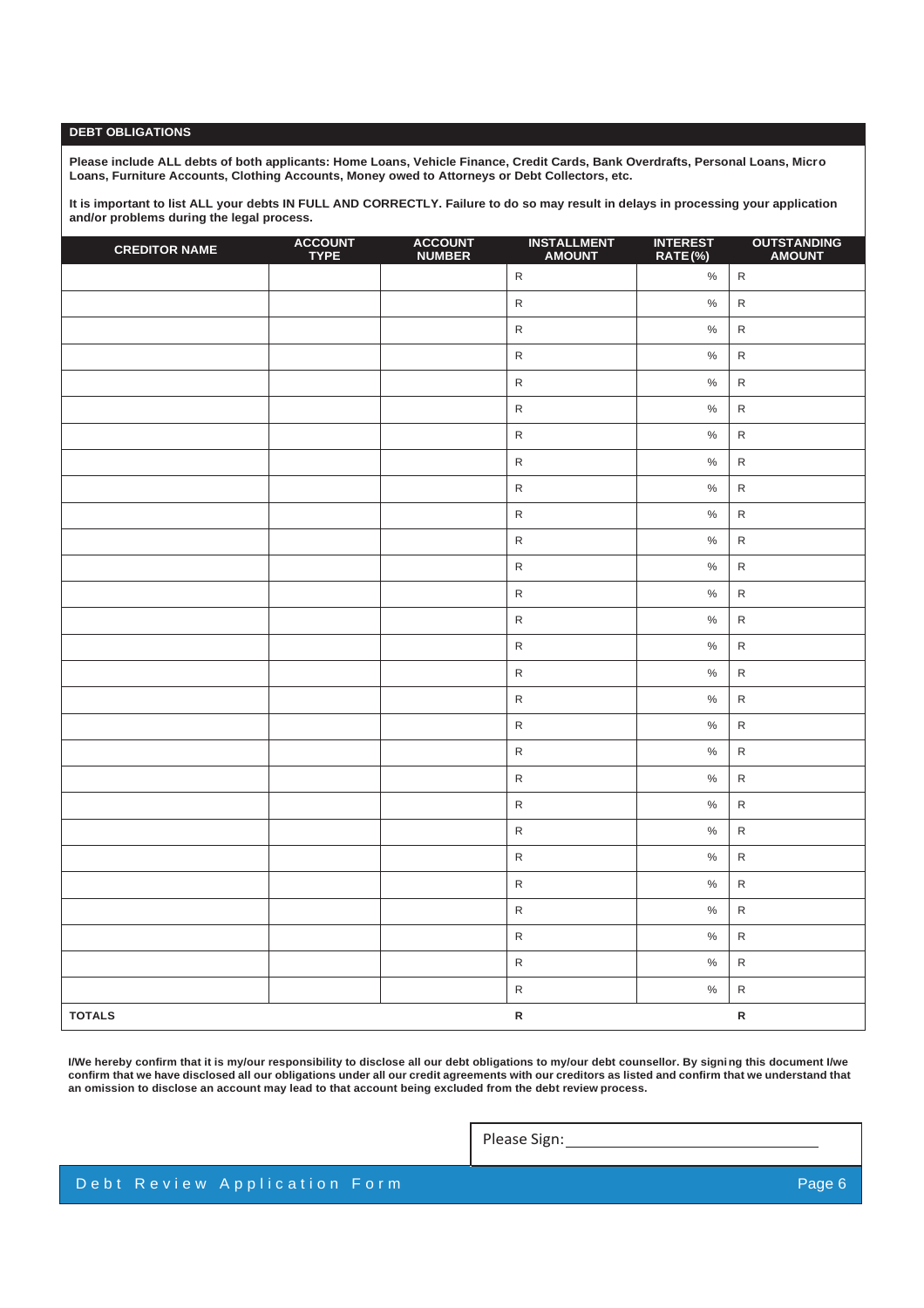# **REASONS FOR OVER-INDEBTEDNESS**

| 1              | <b>Death</b>                                      |  |
|----------------|---------------------------------------------------|--|
| $\overline{2}$ | <b>Funeral</b>                                    |  |
| 3              | <b>Medical (Illness)</b>                          |  |
| 4              | Retrenchment                                      |  |
| 5              | <b>Divorce</b>                                    |  |
| 6              | Family Responsibility (Birth of a child, etc)     |  |
| 7              | <b>Accidents</b>                                  |  |
| 8              | Economic factors (Recession, interest rates, etc) |  |
| 9              | <b>Substance Abuse</b>                            |  |
| 10             | <b>Lack of Education</b>                          |  |
| 11             | Lifestyle                                         |  |
| 12             | <b>Aggressive Marketing</b>                       |  |
| 13             | <b>Cost of Housing</b>                            |  |
| 14             | <b>Accommodation (Rental)</b>                     |  |
| 15             | Self-Employed - Non-payment by Debtors            |  |
| 16             | <b>Contract Loss / Tender loss</b>                |  |
| 17             | <b>Dissolving Business Partnership</b>            |  |
| 18             | Other                                             |  |

## **PLEASEMOTIVATEREASONS:**

Please Sign:

De b t R e view Application Form entrance and the second control of the Page 7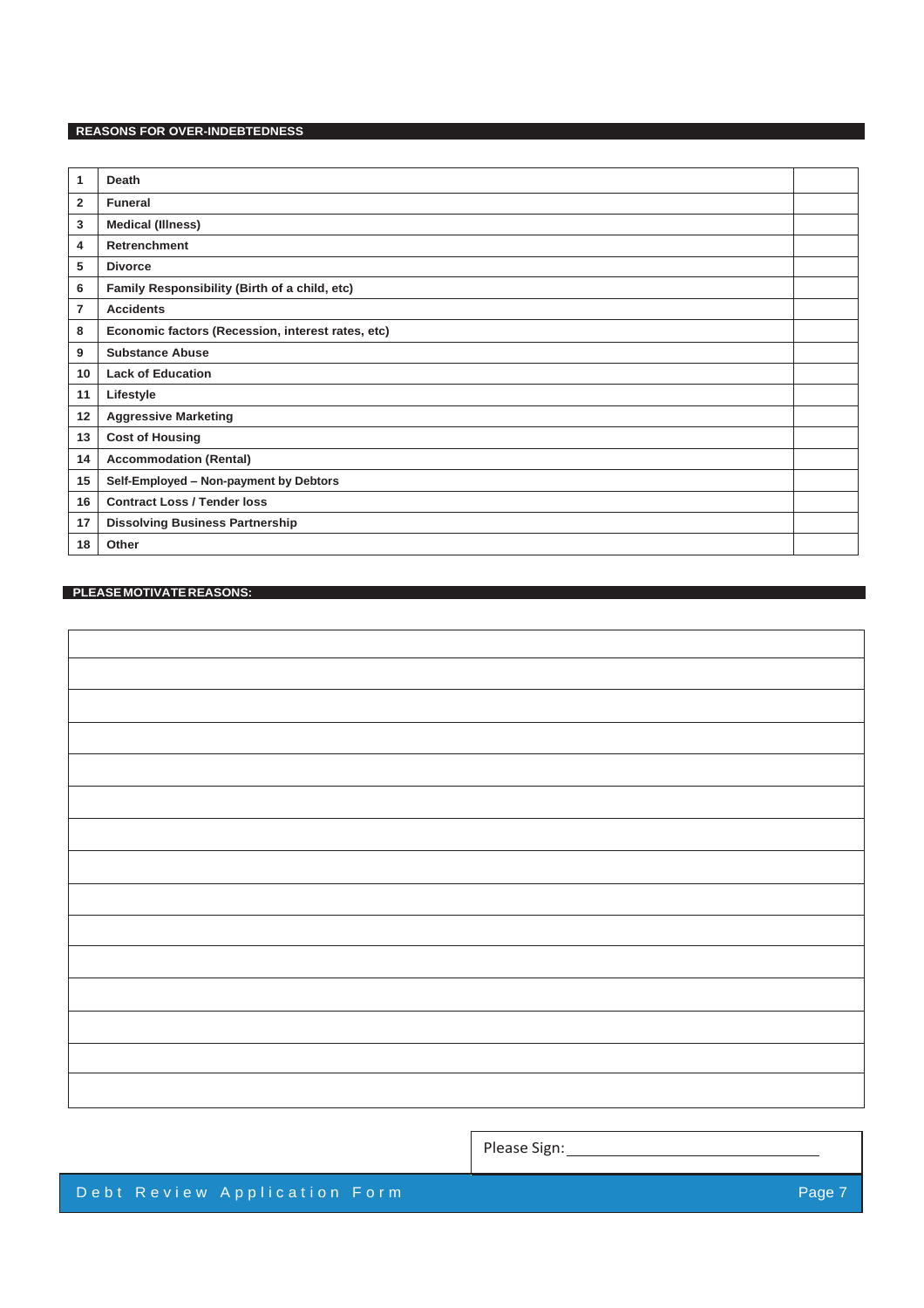#### **Declaration**

I declare as follows:

- 1) I undertake to comply with all requests from the debt counsellor to assist him/her to evaluate my state of indebtedness and to investigate the prospects for responsible debt restructuring. I consent to The National Debt Review Center obtaining my credit record from any/all registered credit bureaus and any other registers which may contain any of my credit information.
- 2) I undertake not to enter into any further credit agreements other than a consolidation agreement, with any credit provider until one of the following events have occurred:
	- The Debt Counsellor rejects my application; or
	- The Court determines that I am not over indebted; or
	- All my obligations under credit agreements as re-arranged are fulfilled.
- 3) I understand that **I MUST NOT SIGN ANY DOCUMENTS** whatsoever that I receive from any credit provider and shall make no promises, either verbally or in writing, to any of my credit providers.
- 4) I undertake not to hand over any of my assets to debt collectors unless I have first discussed the matter with The National Debt Review Center.
- 5) I confirm that the information contained in this document is to the best of my knowledge true and correct.
- 6) I declare that the debt review process has been explained to me and I understand that:
	- The debt remains my responsibility and that I must continue making payments to all my credit providers every month notwithstanding the fact that I have applied for debt review. Accounts from service providers and accounts in which legal action has commenced cannot form part of the debt review process and that I am personally responsible for paying them.
	- l must open a new banking account (savings) and I must arrange for my salary to be paid into the new account. I understand that if I fail to do so, the banks may<br>deduct monies from my account and The National Debt Review C
	- I must provide proof of insurance on motor vehicle(s).
	- The initial repayment amount calculated by The National Debt Review Center may not be sufficient for my credit providers and they may request a higher amount. The National Debt Review Center may, therefore, contact me with a request for an increase in the repayment amount.
	- I understand and accept the Debt Counselling Fee Structure and understand that my first installment of the debt re-arrangement plan (or part thereof) will be payable to The National Debt Review Center for services rendered.
	- I understand my debt review application must be finalized with a court order and I authorize The National Debt Review Center to instruct an attorney to appear in court on my behalf and I accept full responsibility for the settlement of the legal fees as set out below.
	- I understand that if I default on any obligation in terms of the debt re-arrangement plan agreed upon with credit providers, such credit providers may terminate the debt review process and then enforce, by litigation or other judicial process, any right or security they may have under my credit agreements. I also understand that The National Debt Review Center may withdraw from my debt review in the event that I default on payments or fail to comply with any reasonable requests. I understand that I will then be required to pay the original installments and interest rates; reduced installments and interest rates will be cancelled and credit providers can then proceed with legal action against me that may result in judgment being taken and repossession of my assets.
- 7) I understand that a clearance certificate will only be issued after The National Debt Review Center is satisfied that I have fulfilled all debt obligations under debt review.<br>8) I understand that there is a duty on me t
- 8) I understand that there is a duty on me to inform The National Debt Review Center of any changes in my residential address, telephone numbers, employer and income.<br>9) I indemnify all employees and nominees of The Nation I indemnify all employees and nominees of The National Debt Review Center against any claim that may be instituted against it or them arising from any act or omission by such person appointed by The National Debt Review Center or its nominee in the lawful execution of the terms and conditions of this agreement entered into by myself, and confirm that The National Debt Review Center shall not be liable for any damages suffered by me resulting from any act or omission of whatsoever nature, however arising. I hereby acknowledge that all lawful<br>actions taken by The National Debt Review Center under its p principal debtor.

#### **Debt Counselling Fee Structure**

All fees are regulated by the National Credit Regulator (NCR). We subscribe to the fee guidelines as prescribed by the NCR. Fees payable are as follows (all amounts and percentages quoted exclude VAT):

1) An Administration Fee of R300 per debt counselling consultation.<br>2) A Restructuring Fee of an amount equivalent to the first installmen

D e b t R e v i e w A p p l i c a tion F o r m

- 2) A Restructuring Fee of an amount equivalent to the first installment of the debt re-arrangement plan to a maximum amount of R8,000 (excl VAT) per single application.
- Should you wish to withdraw from the debt review process, there will be a cancellation fee as set out in the NCR guidelines payable by you.<br>3) A Restructuring Fee of an amount equivalent to the first installment of the deb Should you wish to withdraw from the debt review process, there will be a cancellation fee as set out in the NCR fee guidelines payable by you.
- 4) A monthly Aftercare Fee of 5% (excl VAT) of the monthly installment of the debt re-arrangement plan up to a maximum of R450 (excl VAT) payable in every month after month 2 in which aftercare services are rendered.
- 5) To the Payment Distribution Agency (PDA): A monthly Payment Distribution Fee for each amount distributed in respect of each credit agreement included in the consumer's debt re-arrangement plan.
- 6) To Attorneys firm: A legal fee of an amount equivalant to the first installment to a maximum of R8,000 (excl VAT) per single application and R9 000 (excl VAT) per joint application to start the process to obtain a court order forcing your credit providers to abide by the terms of the debt re-arrangement plan. The deposit is payable in the 2nd month of the application.

|                                    |  | $(month)$ of $\_\_\_\_\_\_$ (year) |  |
|------------------------------------|--|------------------------------------|--|
| Name of Main Applicant:            |  |                                    |  |
| Name of 2 <sup>nd</sup> Applicant: |  |                                    |  |
|                                    |  |                                    |  |

| Please Sign: |  |        |
|--------------|--|--------|
|              |  | Page 8 |